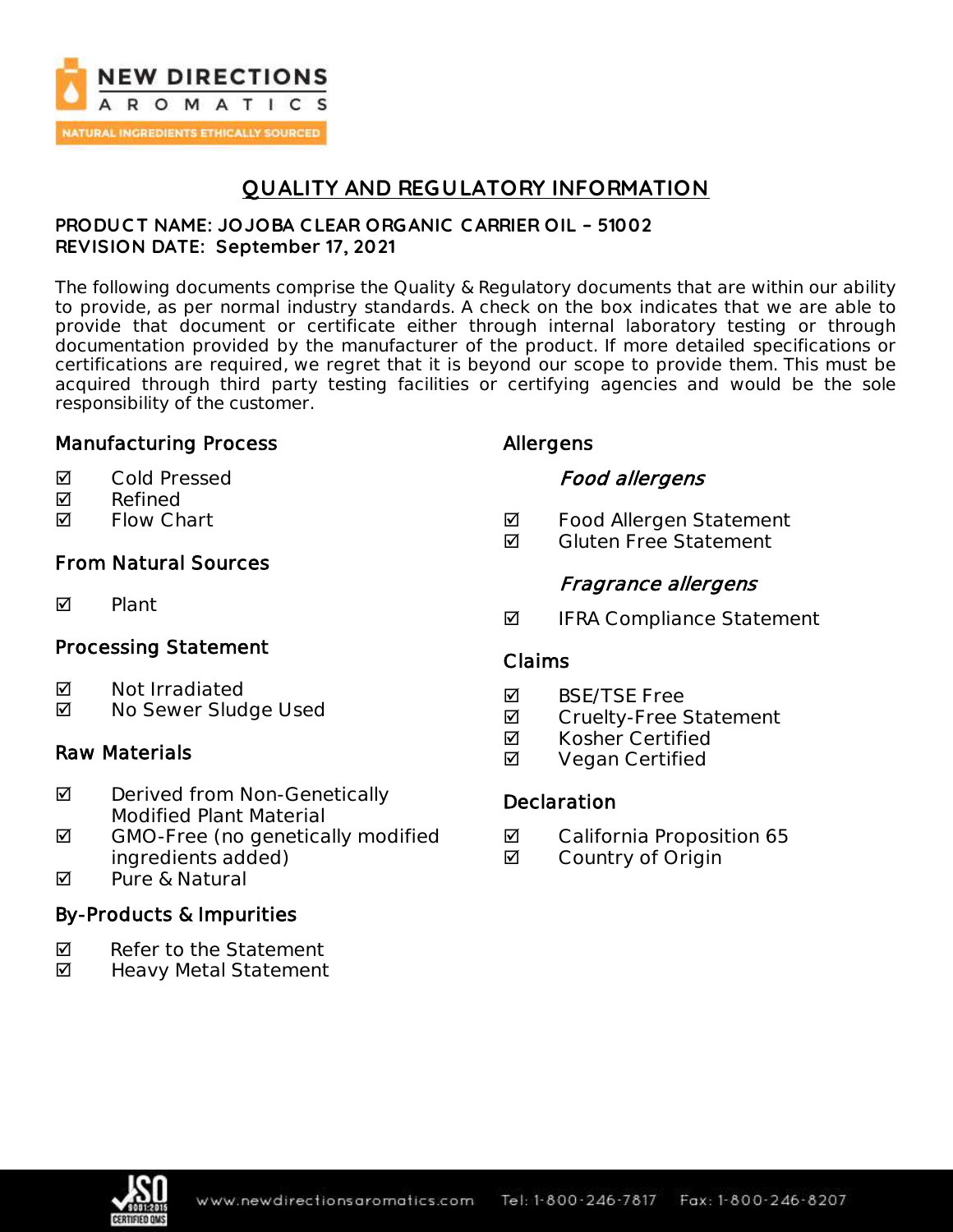

# **FLOW C HART**

**PRODUC T NAME: JOJOBA C LEAR ORGANIC C ARRIER OIL – 51002**



#### **Disclaimer & Caution:**

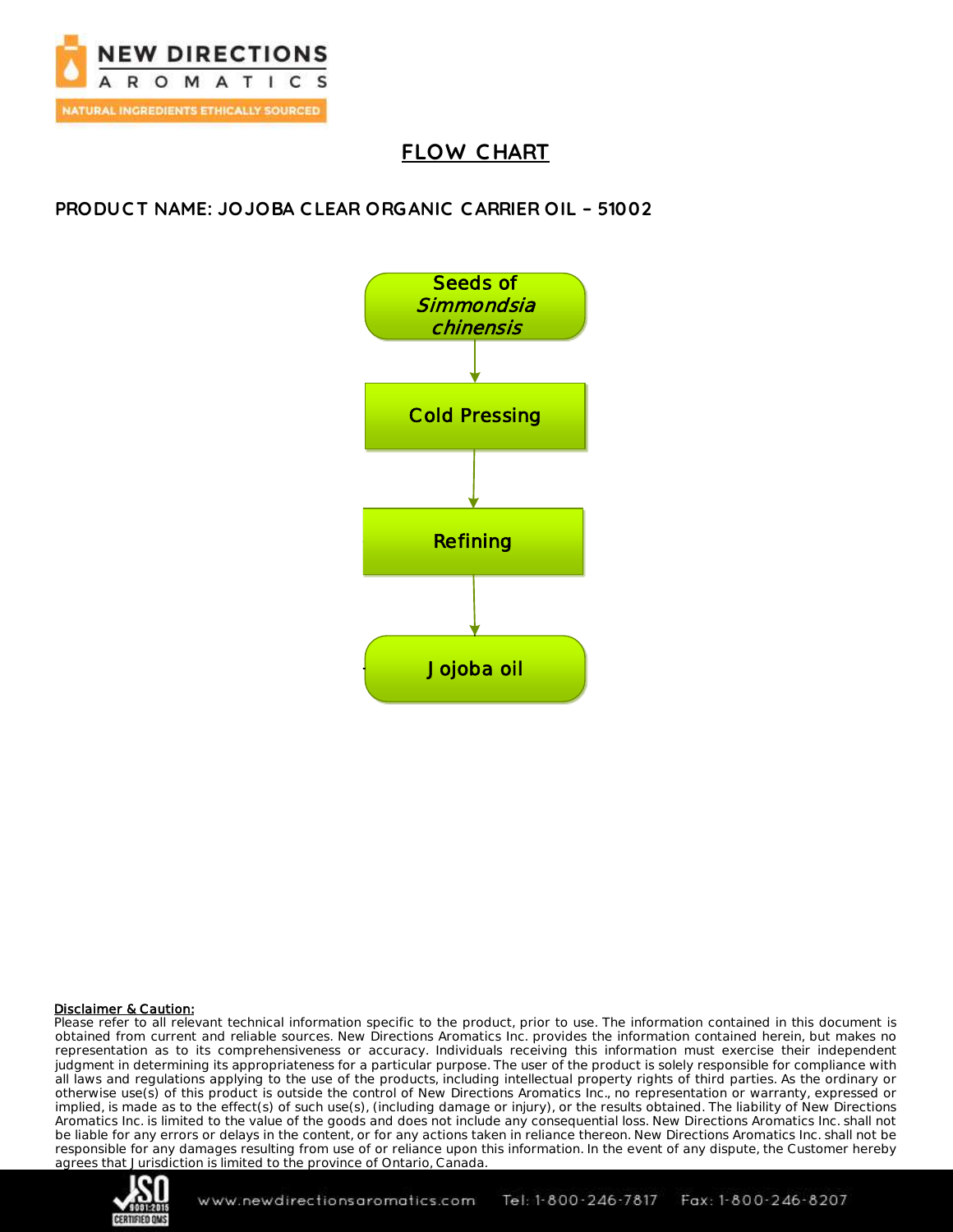

# **NON-IRRADIATION STATEMENT**

## **PRODUC T NAME: JOJOBA C LEAR ORGANIC C ARRIER OIL – 51002**

We hereby declare that, to the best of our knowledge, this product has not been irradiated and does not contain any ingredient that has gone through any irradiation.

#### Disclaimer & Caution:

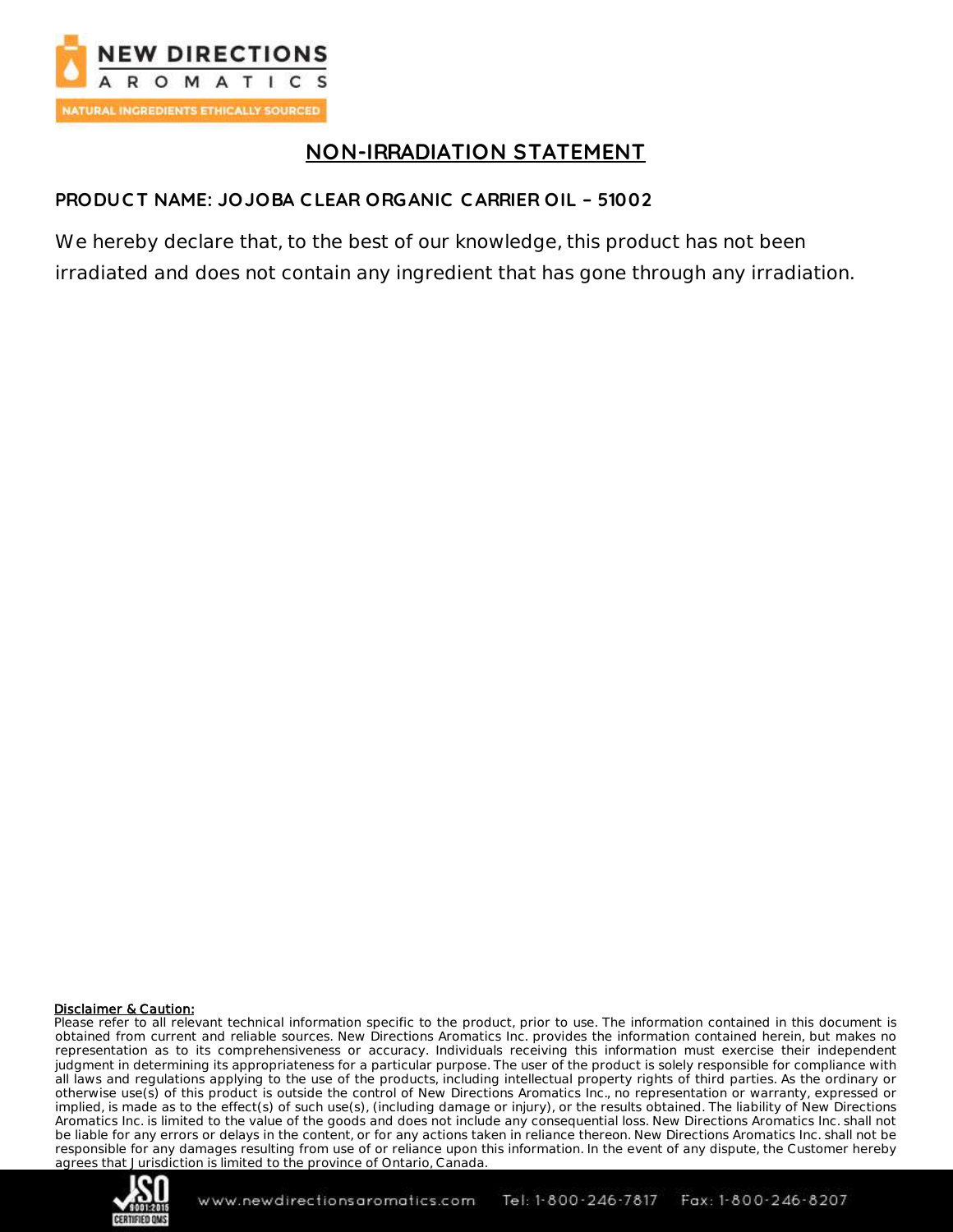

# **SEW ER SLUDGE STATEMENT**

## **PRODUC T NAME: JOJOBA C LEAR ORGANIC C ARRIER OIL – 51002**

We hereby declare that, to the best of our knowledge, this product has not been manufactured with or treated with sewer sludge.

#### **Disclaimer & Caution:**

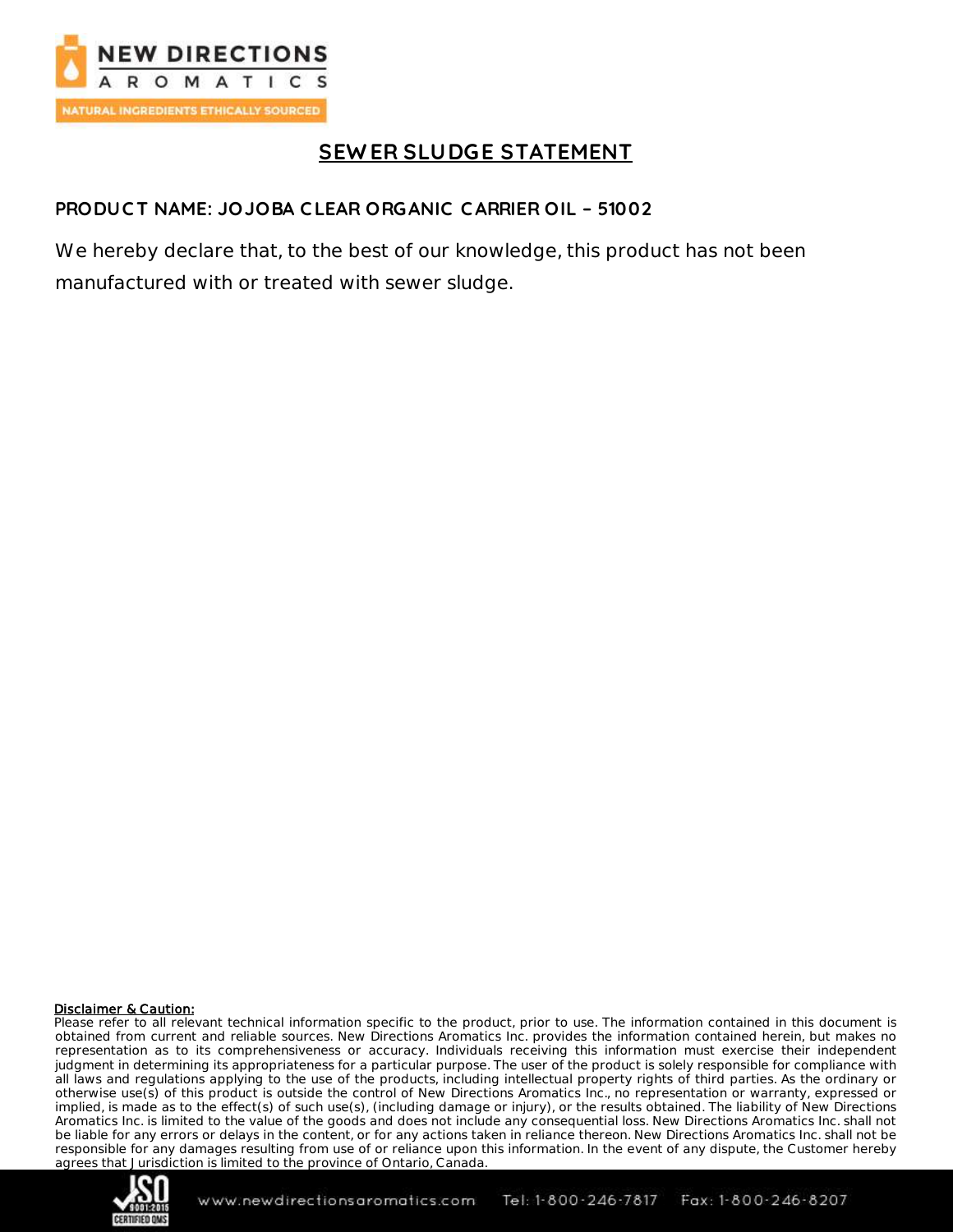

# **GMO STATEMENT**

### **PRODUC T NAME: JOJOBA C LEAR ORGANIC C ARRIER OIL – 51002**

We hereby declare that, to the best of our knowledge, this product was not produced from or with GMO plant material.

#### Disclaimer & Caution:

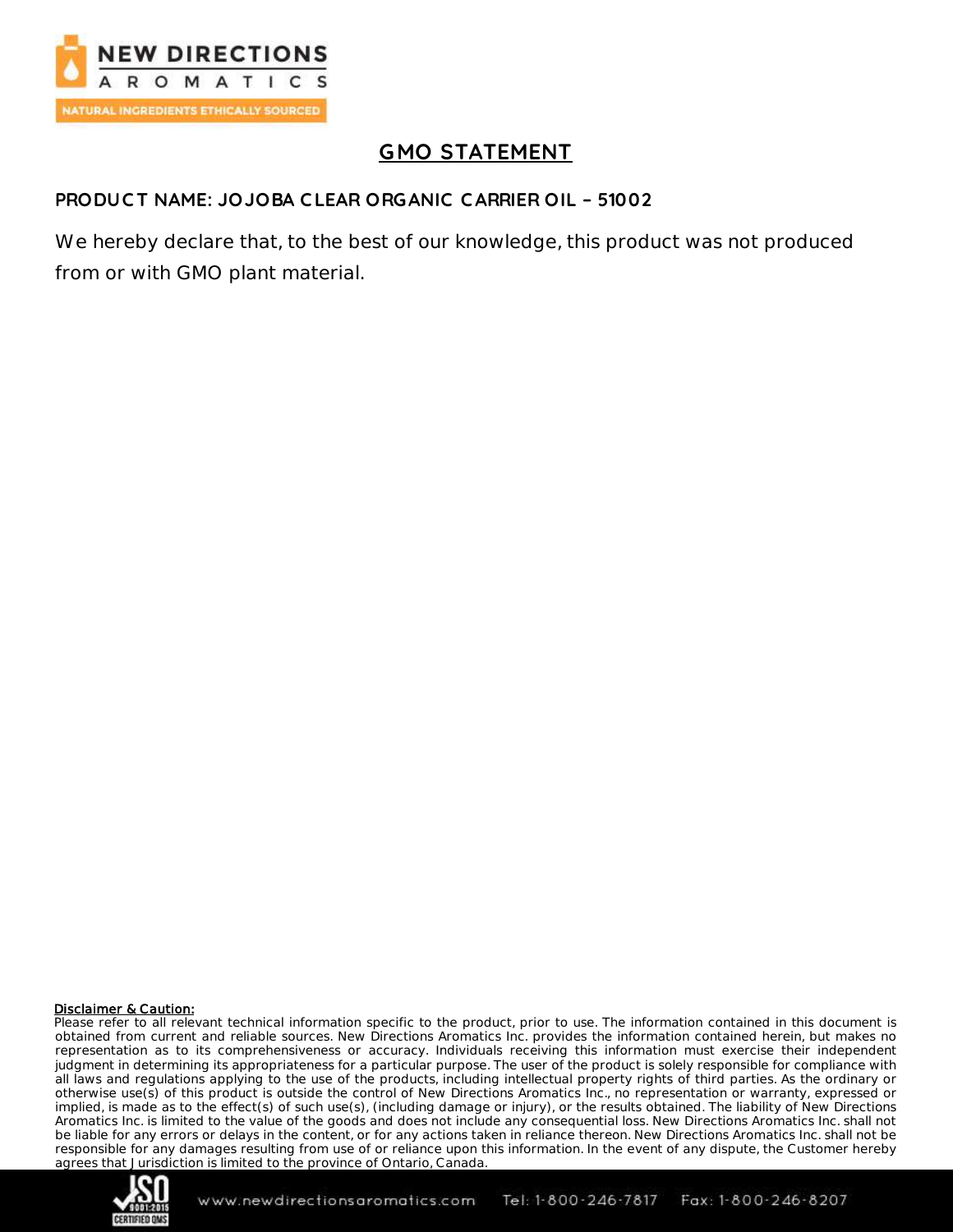

## **PURE & NATURAL STATEMENT**

## **PRODUC T NAME: JOJOBA C LEAR ORGANIC C ARRIER OIL – 51002**

We hereby declare that, to the best of our knowledge, this product is 100 % pure and natural.

#### Disclaimer & Caution:

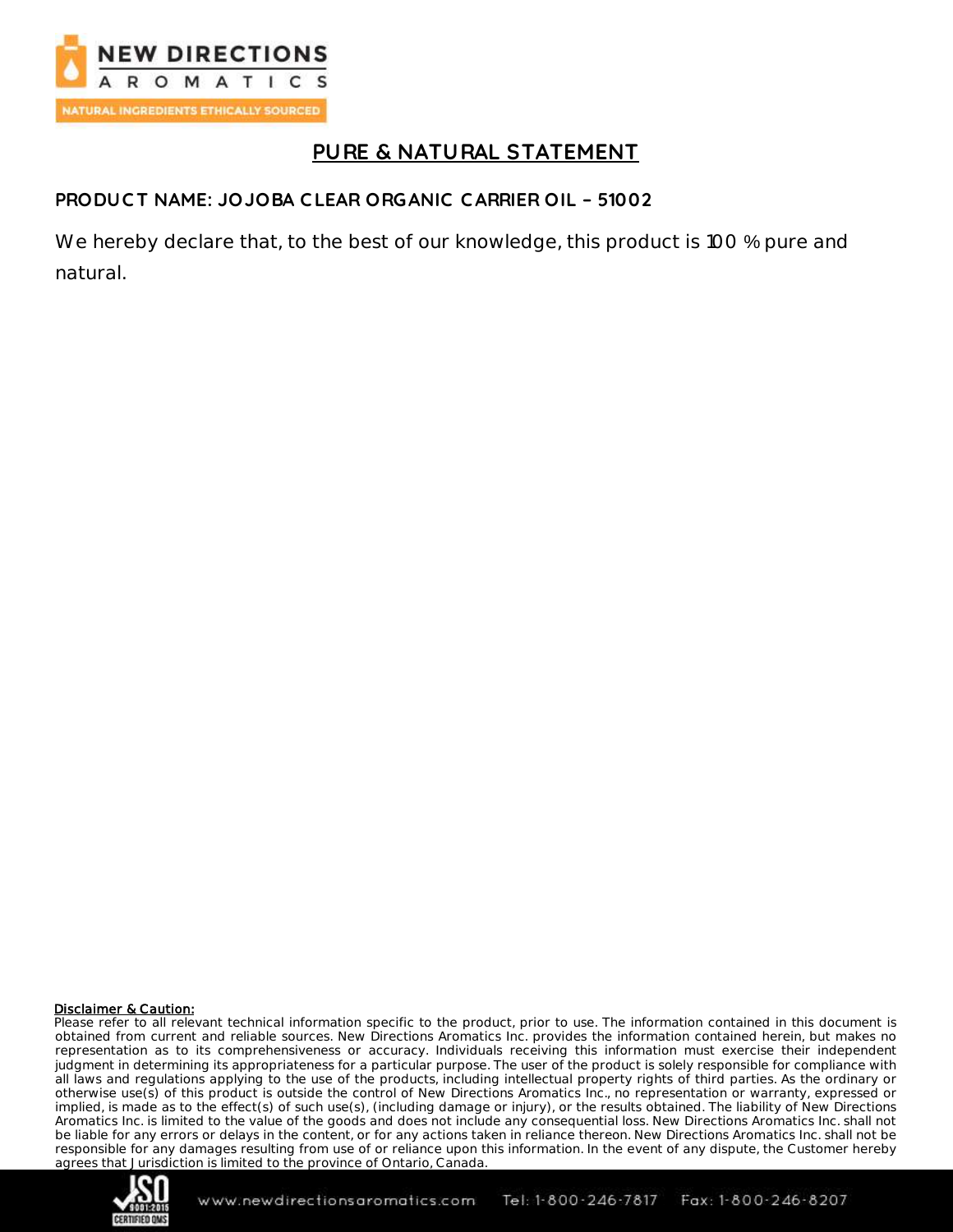

# **BY-PRODUC TS & IMPURITIES STATEMENT**

### **PRODUC T NAME: JOJOBA C LEAR ORGANIC C ARRIER OIL – 51002**

We hereby declare that, to the best of our knowledge, this product does not contain any of the following by-products and impurities:

- Parabens
- **Phthalates**
- Preservatives
- Alcohols
- Solvents and Residual Solvents
- Latex
- 1,4-dioxane
- Polyfluorinated/perfluorinated compounds

#### Disclaimer & Caution:

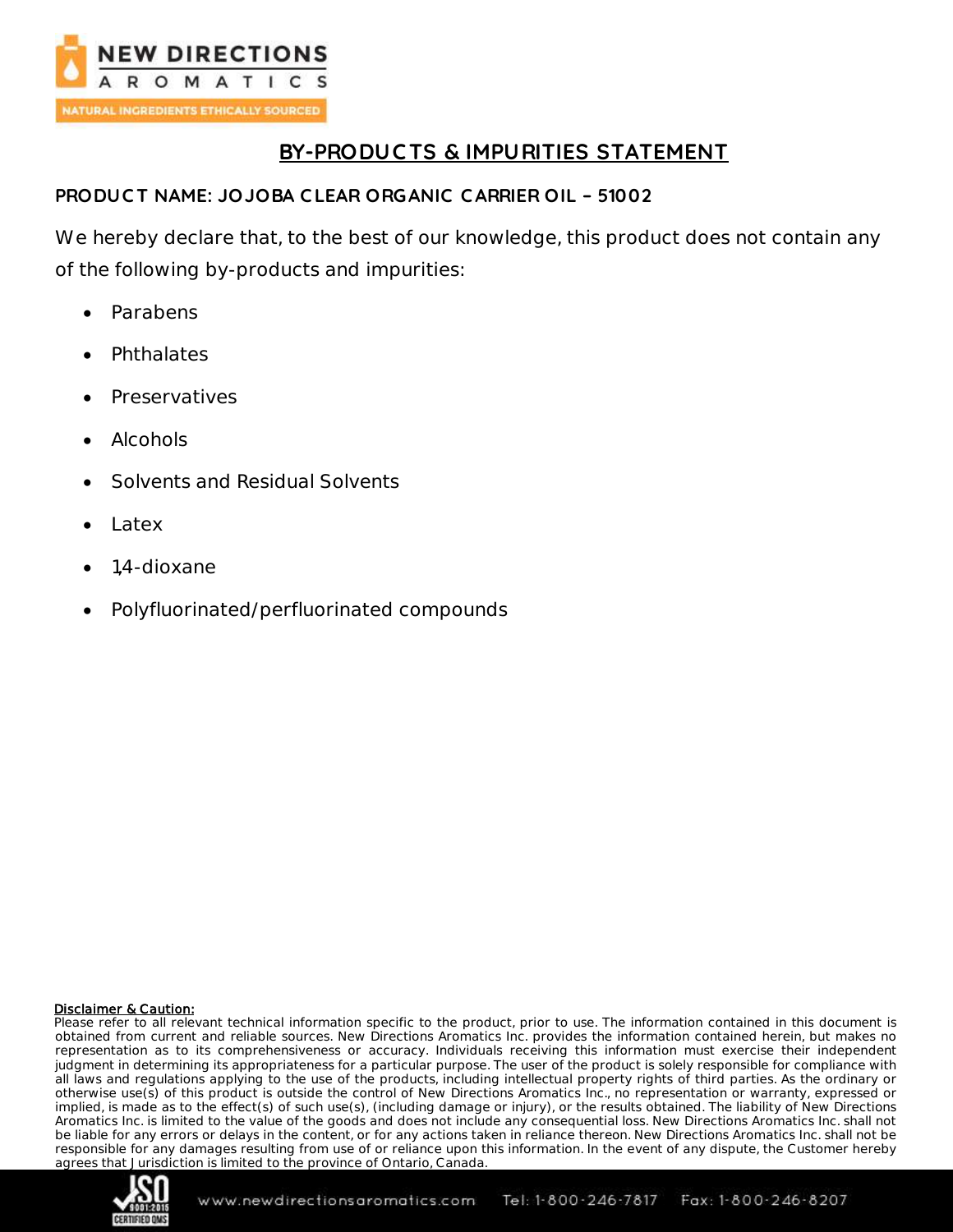

# **PESTIC IDES STATEMENT**

### **PRODUC T NAME: JOJOBA C LEAR ORGANIC C ARRIER OIL – 51002**

We hereby declare that, to the best of our knowledge, this product when tested is compliant with the international limits for heavy metal concentrations as defined in the USP <231> monograph.

#### **Disclaimer & Caution:**

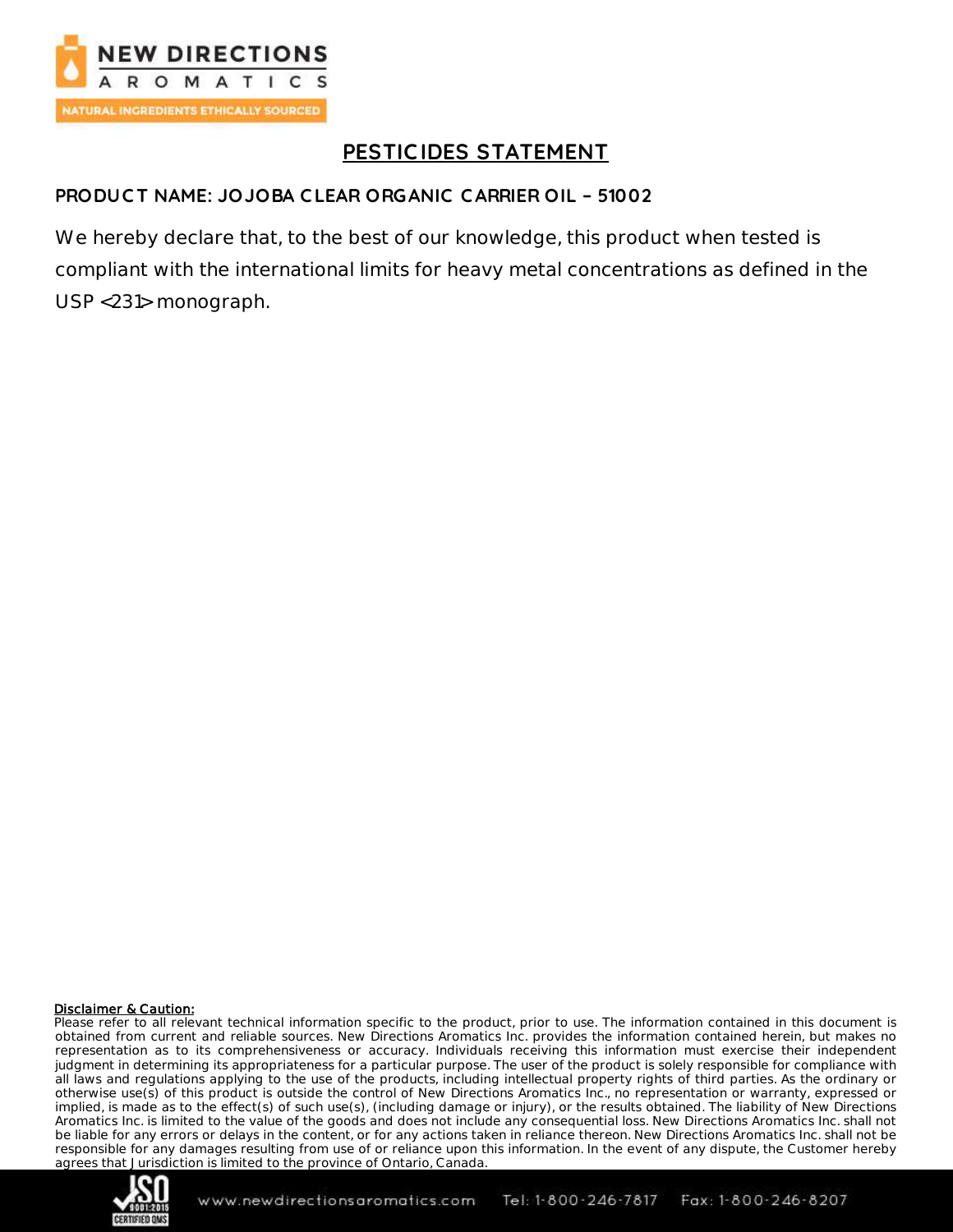

# **FOOD ALLERGEN INFORMATION**

### **PRODUC T NAME: JOJOBA C LEAR ORGANIC C ARRIER OIL – 51002**

| Component                                               | Present in the product |
|---------------------------------------------------------|------------------------|
| Peanuts (and/or derivatives,) e.g., protein oil         | <b>No</b>              |
| Tree Nuts (and/or derivatives)                          | No                     |
| Seeds (Mustard, Sesame) (and/or derivatives)            | No                     |
| Wheat, Barley, Rye, Oats, Spelt, Kamut or their hybrids | <b>No</b>              |
| Gluten                                                  | <b>No</b>              |
| Soybeans (and/or derivatives)                           | <b>No</b>              |
| Dairy (including lactose) or Eggs                       | <b>No</b>              |
| Fish or their products                                  | <b>No</b>              |
| Shellfish or their products                             | <b>No</b>              |
| Celery (and/or derivatives)                             | <b>No</b>              |
| Lupin (and/or derivatives)                              | <b>No</b>              |
| Sulphites (and derivatives) (added or $\geq$ 10 ppm)    | <b>No</b>              |

#### Disclaimer & Caution:

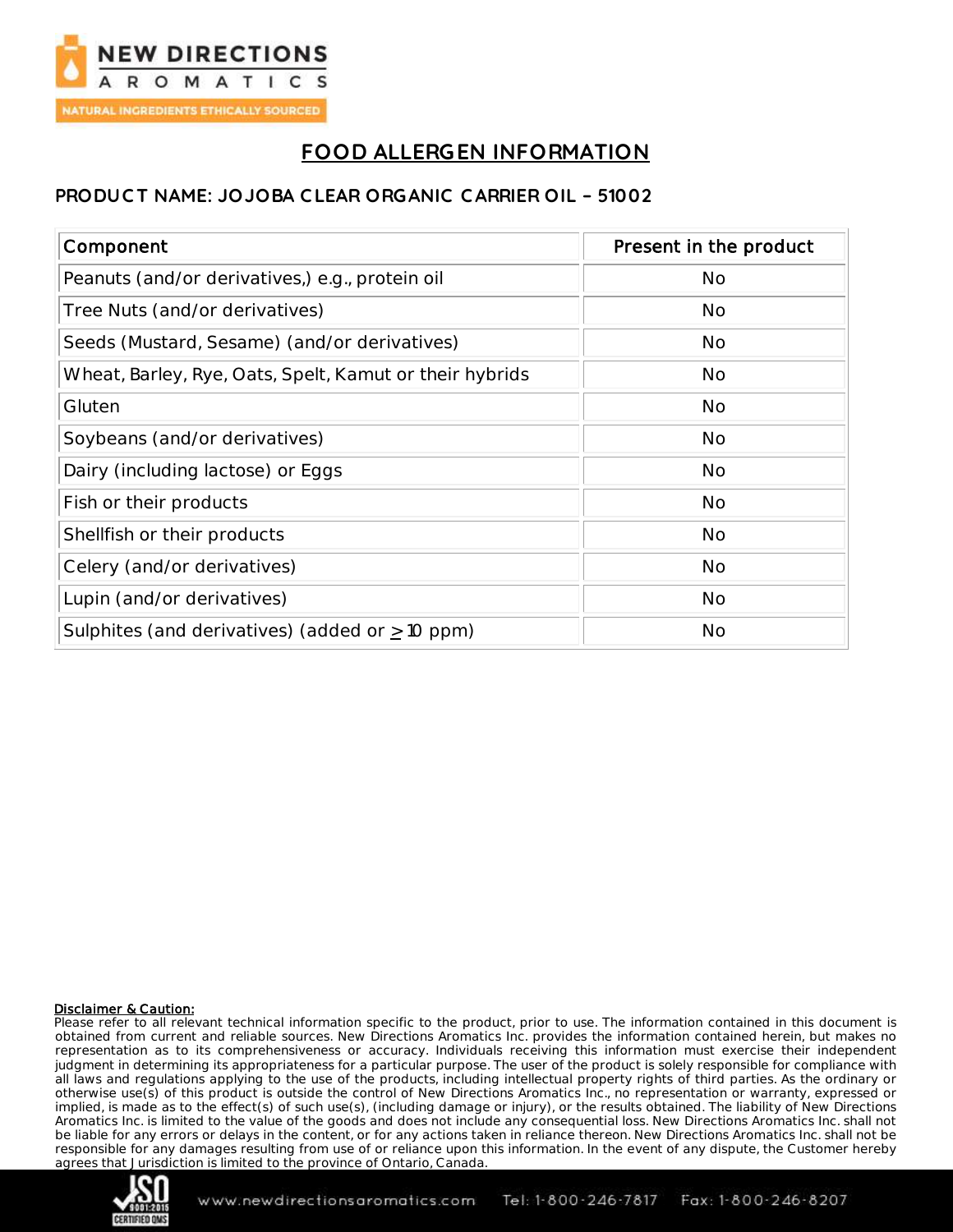

# **GLUTEN STATEMENT**

## **PRODUC T NAME: JOJOBA C LEAR ORGANIC C ARRIER OIL – 51002**

We hereby declare that, to the best of our knowledge, this product is gluten-free and was not manufactured with any ingredients containing gluten.

#### **Disclaimer & Caution:**

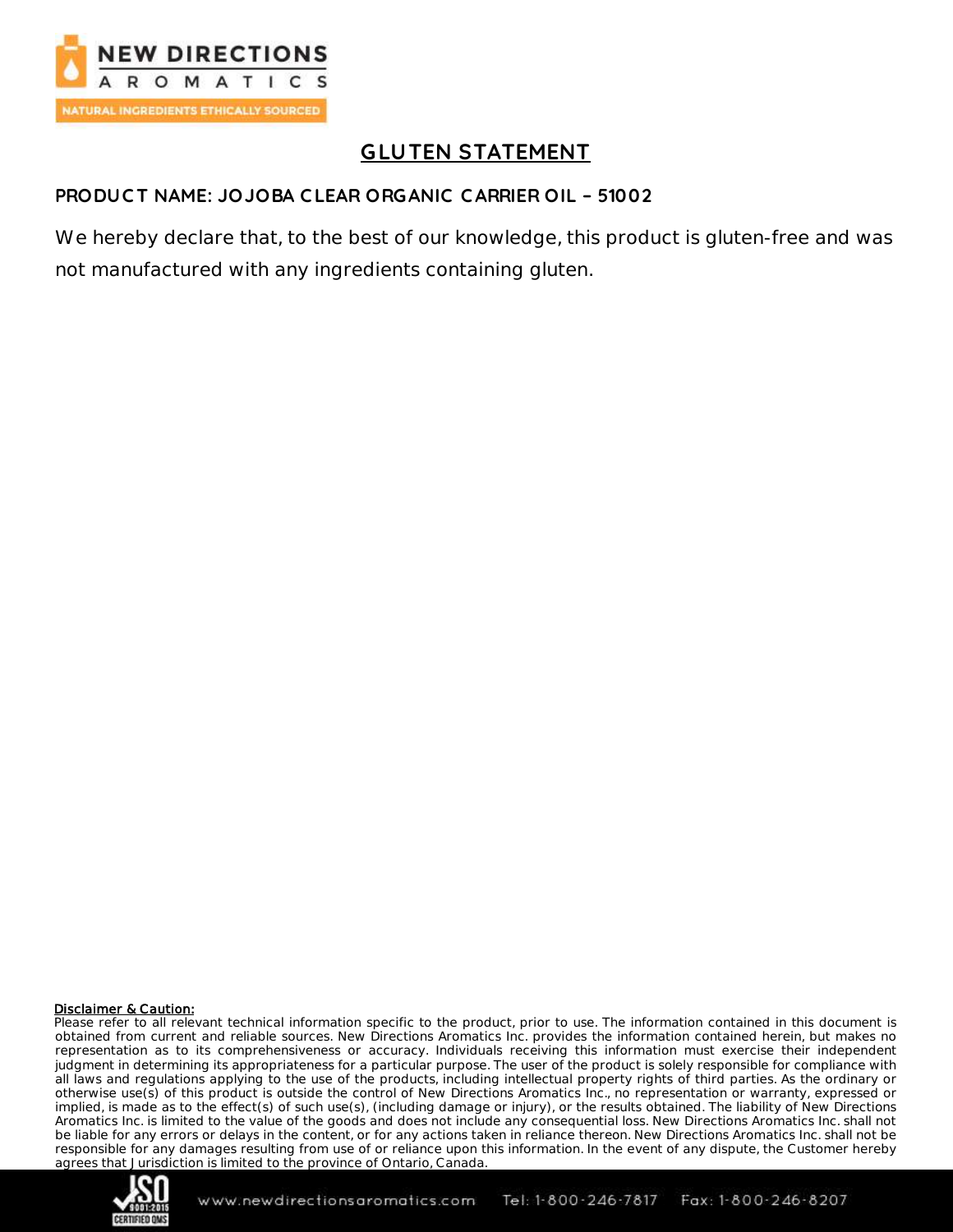

# **IFRA C OMPLIANCE STATEMENT**

## **PRODUC T NAME: JOJOBA C LEAR ORGANIC C ARRIER OIL – 51002**

We hereby declare that, to the best of our knowledge, based on processing information and raw materials used, Fragrance Allergens listed in the EU Regulation 1223/2009 Annex III, N0 67-92 are not likely to be present.

#### Disclaimer & Caution:

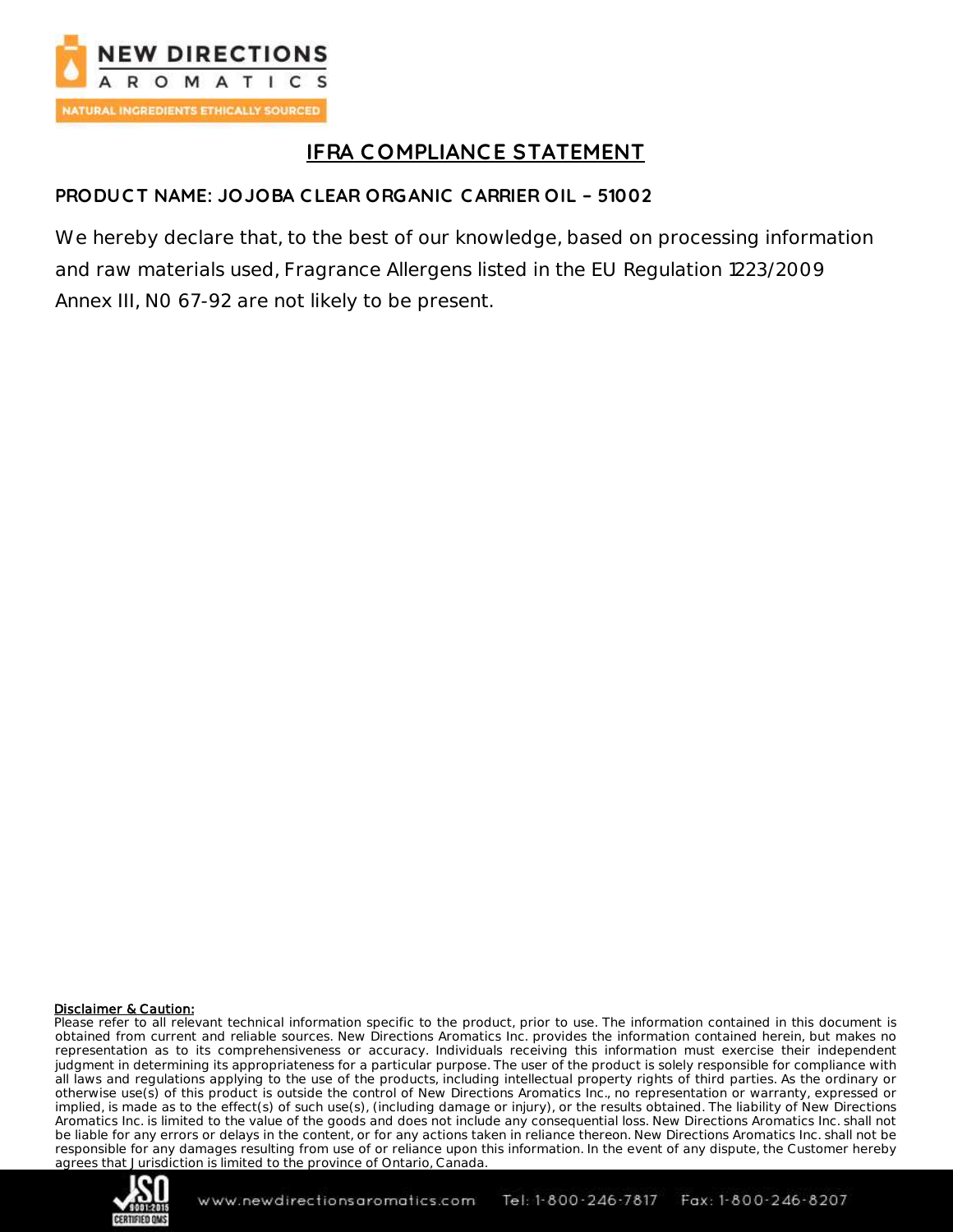

## **DEC LARATION OF BOVINE/TRANSFERABLE SPONGIFORM ENC EPHALOPATHY (BSE/TSE)**

#### **PRODUC T NAME: JOJOBA C LEAR ORGANIC C ARRIER OIL – 51002**

We hereby declare that, to the best of our knowledge, this product was not made with, nor contains, any animal material or derivatives, and is free of BSE/TSE.

#### Disclaimer & Caution:

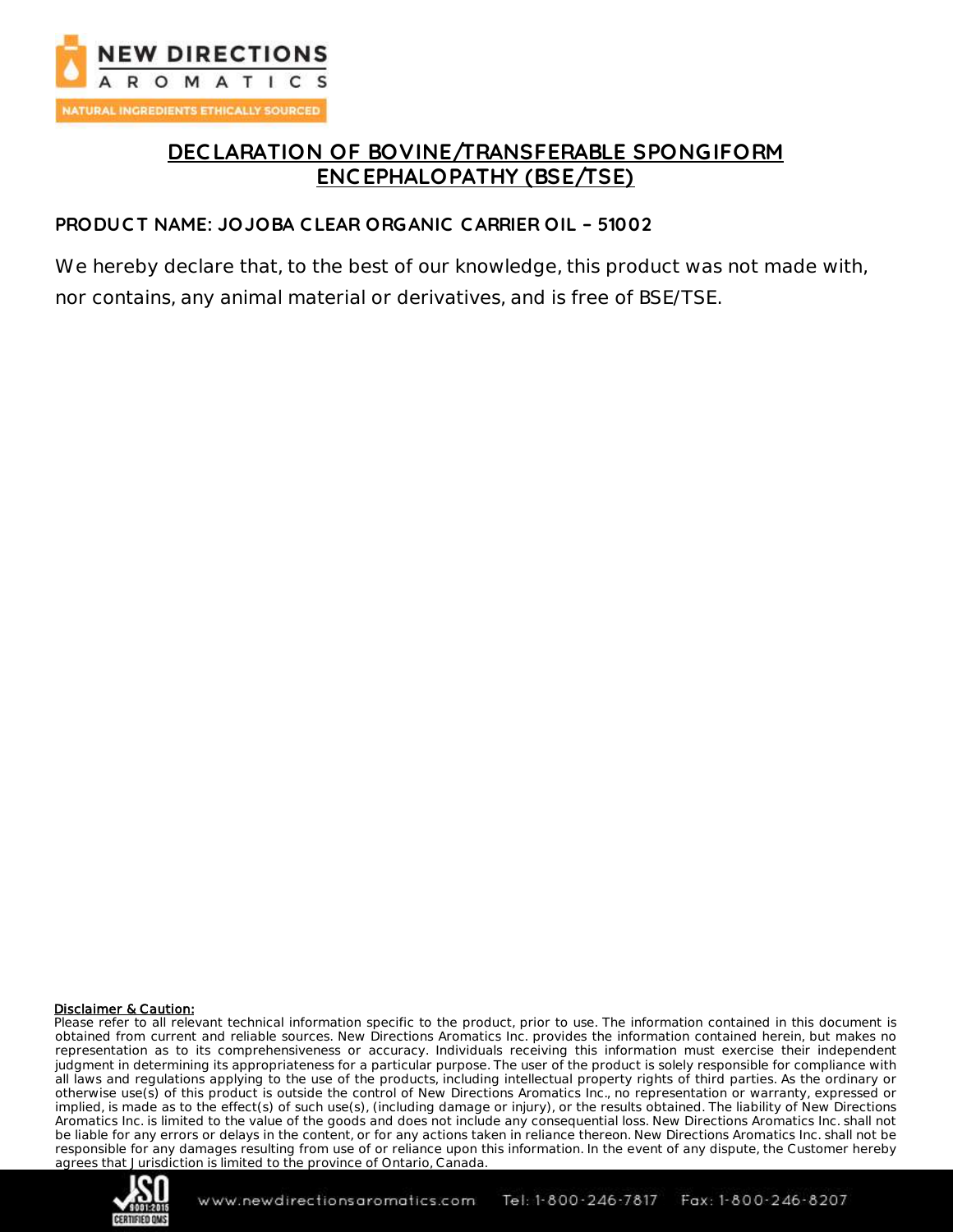

# **C RUELTY-FREE STATEMENT**

## **PRODUC T NAME: JOJOBA C LEAR ORGANIC C ARRIER OIL – 51002**

We hereby declare that, to the best of our knowledge, this product has not been tested on animals.

#### Disclaimer & Caution:

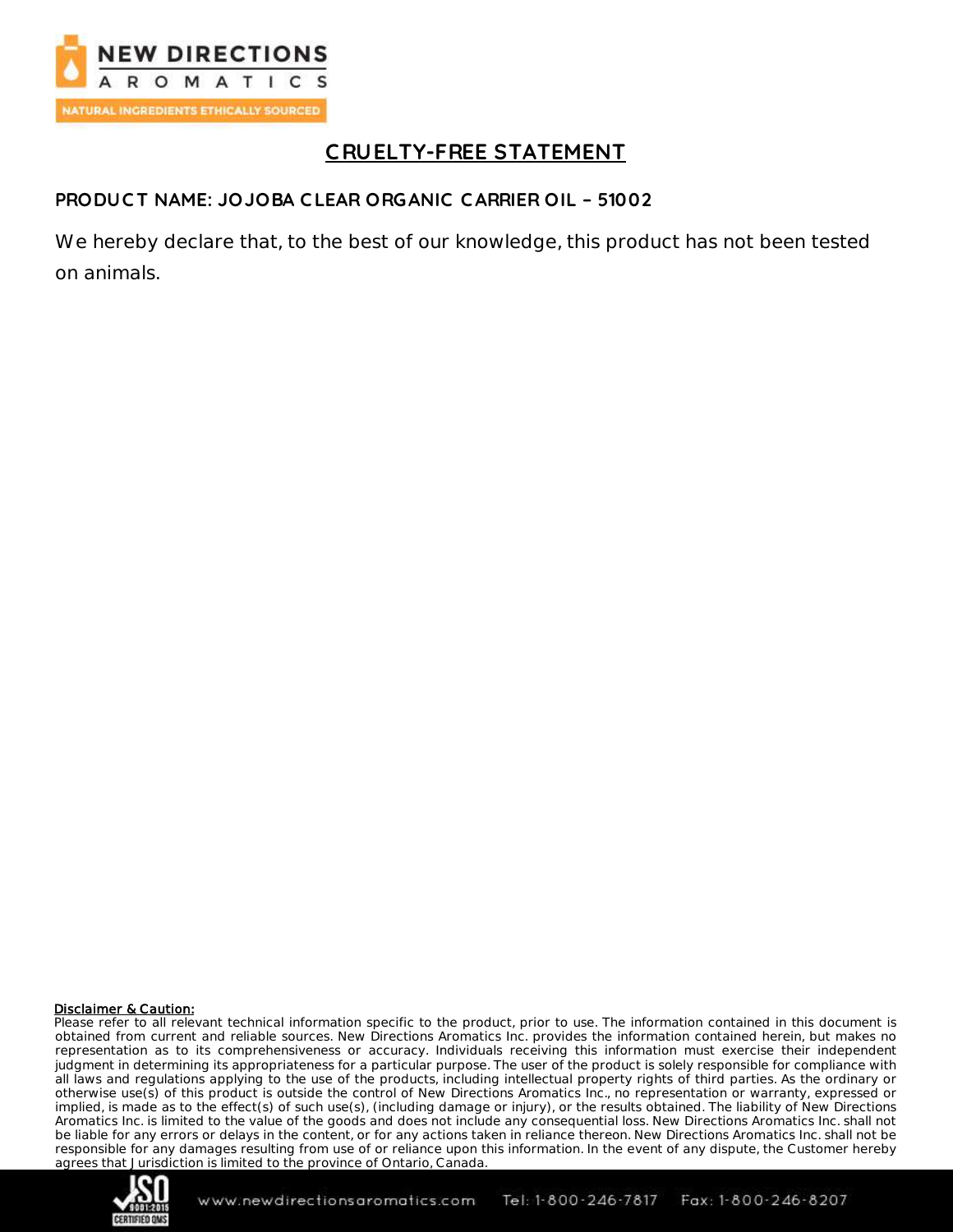

## **KOSHER STATEMENT**

## **PRODUC T NAME: JOJOBA C LEAR ORGANIC C ARRIER OIL – 51002**

We hereby confirm that this product has been certified to Kosher standards.

#### Disclaimer & Caution:

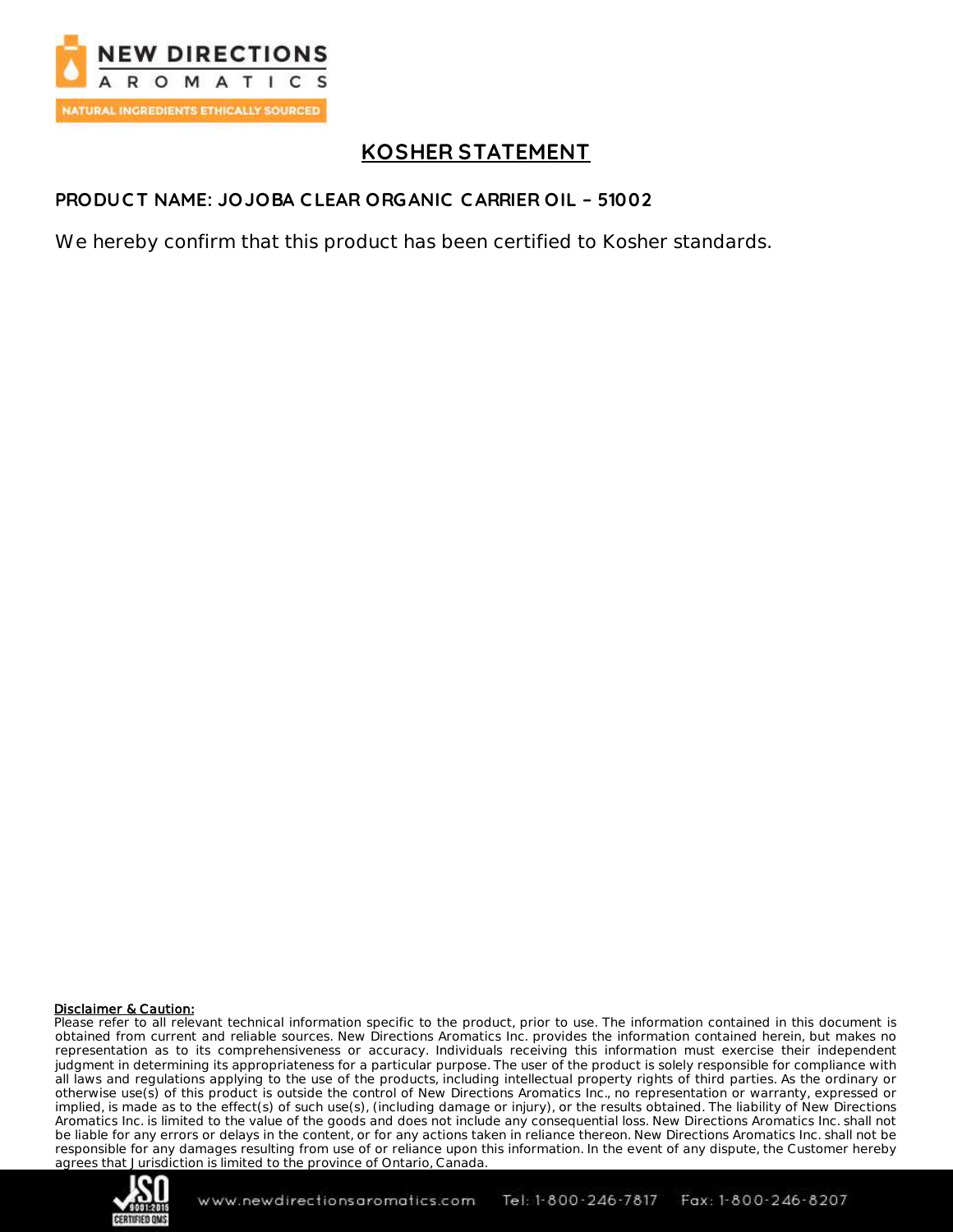

# **VEGAN STATEMENT**

## **PRODUC T NAME: JOJOBA C LEAR ORGANIC C ARRIER OIL – 51002**

We hereby confirm that this product has been certified to Vegan standards.

#### Disclaimer & Caution:

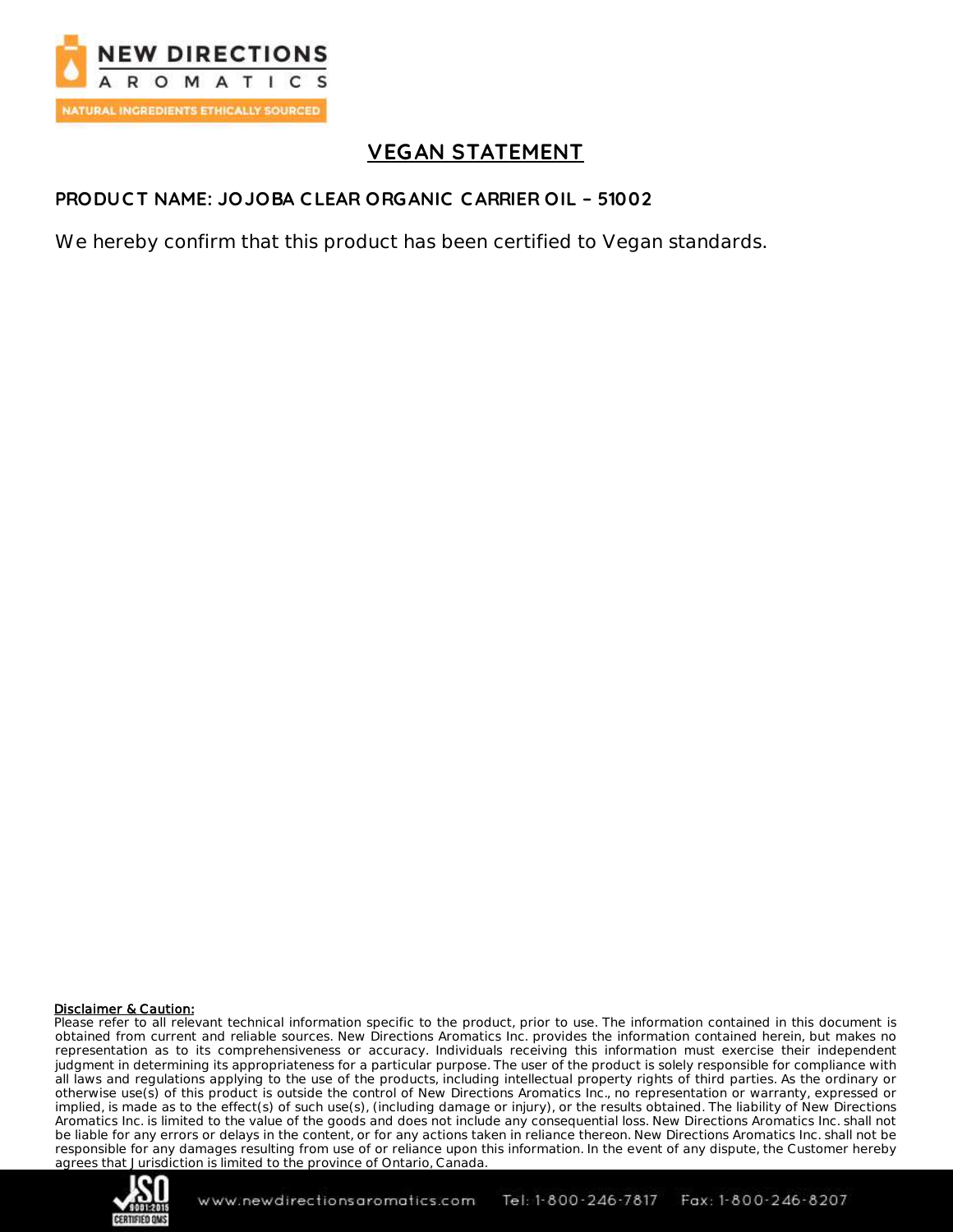

# **CALIFORNIA PROPOSITON 65 STATEMENT**

## **PRODUC T NAME: JOJOBA C LEAR ORGANIC C ARRIER OIL – 51002**

We hereby declare that, to the best of our knowledge, this product does not contain any chemicals or substances listed on California Proposition 65.

#### Disclaimer & Caution: